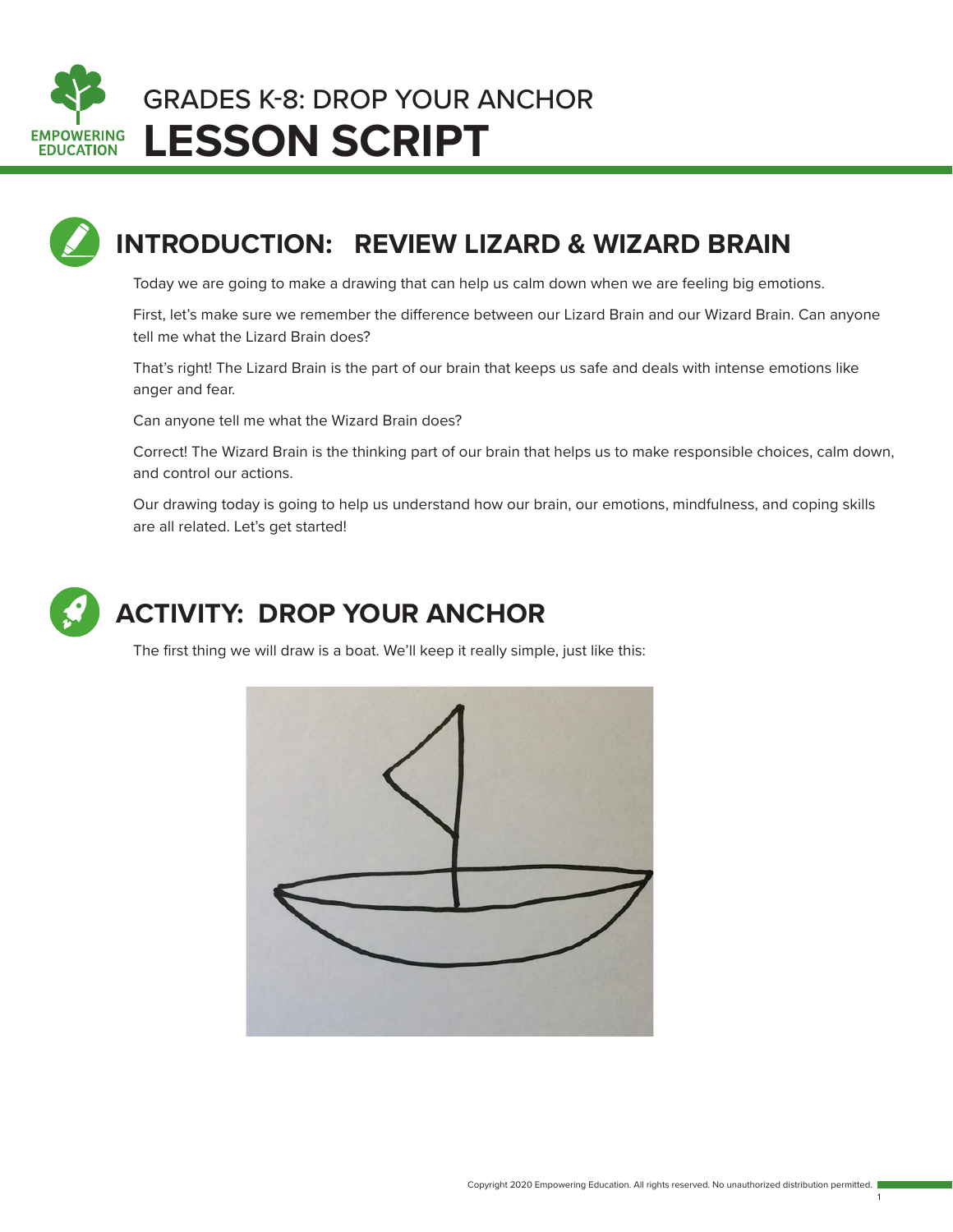

This boat is a lot like our lizard-brain. It keeps us afloat, but without any direction or someone to steer the ship it can easily go off course and get tossed around by the waves. Speaking of waves, let's add some to our drawing.



If the boat is like our lizard-brain, then the waves are a lot like our emotions. Imagine that your mind is floating on an ocean of emotions; sometimes the sea is very calm and peaceful, sometimes it can be a little wavy, and sometimes there are BIG storms that really rock your boat. Just like real waves in the ocean, it is important to remember that these emotions come and go and are always changing.

If our emotions are like ocean waves – sometimes calm, sometimes stormy – then we will definitely need someone to steer our boat. Does anyone know what we call someone who is in charge of a boat?



Yes – we need a captain!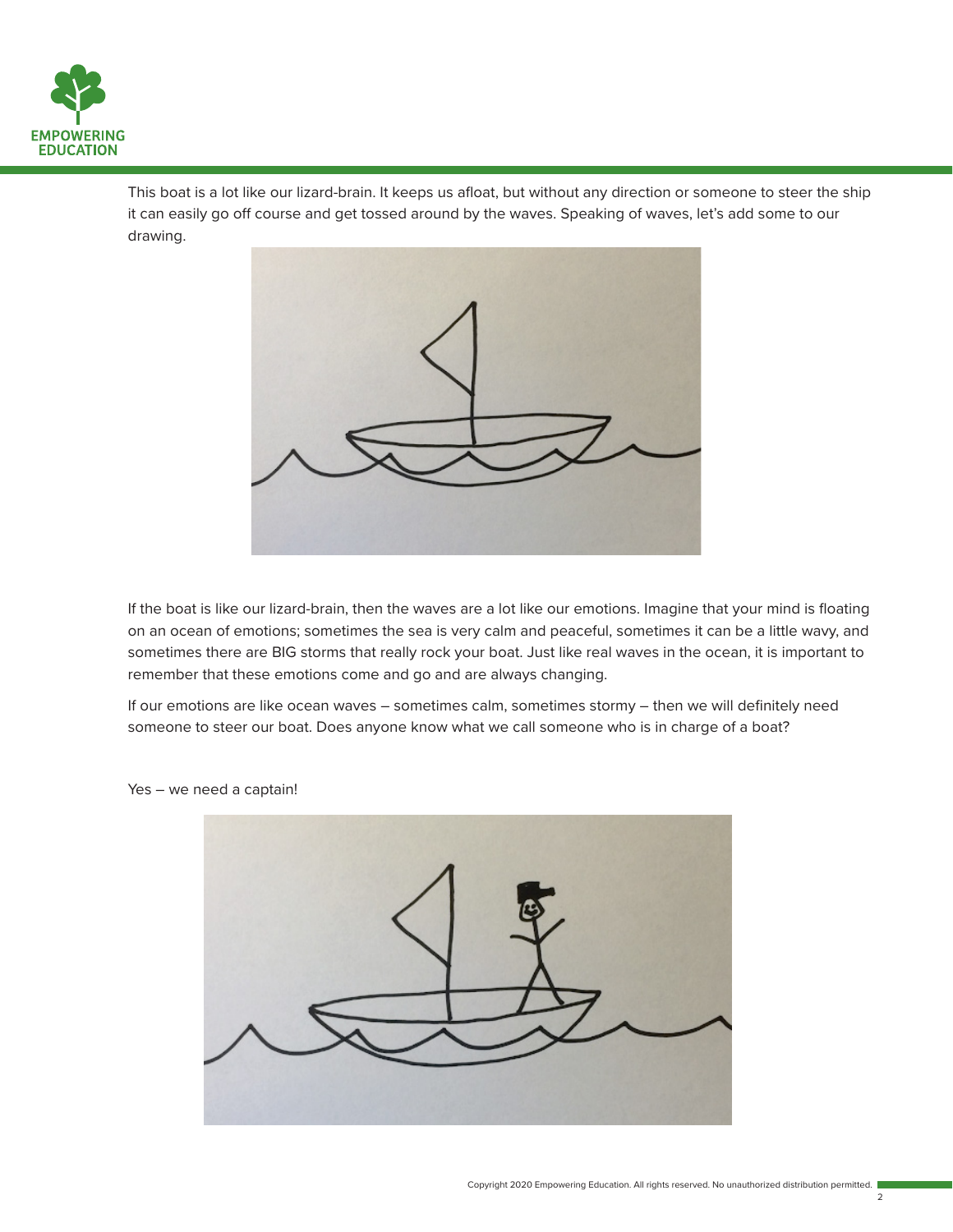

The captain of our boat represents our Wizard Brain; she decides what to do, which direction the ship will go, and how to keep the ship going in stormy waters. Without a captain, our boat would surely sink!

Now that we have our boat, our captain, and the waves, there is one thing we are missing. Does anyone know what captains use to keep their boat in one place? We need an anchor!



When the waves get too rough, a smart captain knows when to drop the anchor to keep the boat from going too far off course or sinking. The anchor represents our mindfulness skills. When our emotions (waves) start to feel really stormy and out of control we can use our Wizard Brain (captain) to decide to 'drop our anchor' by using mindfulness.

Let's label our drawing so we don't forget, and then we will practice dropping our anchors.

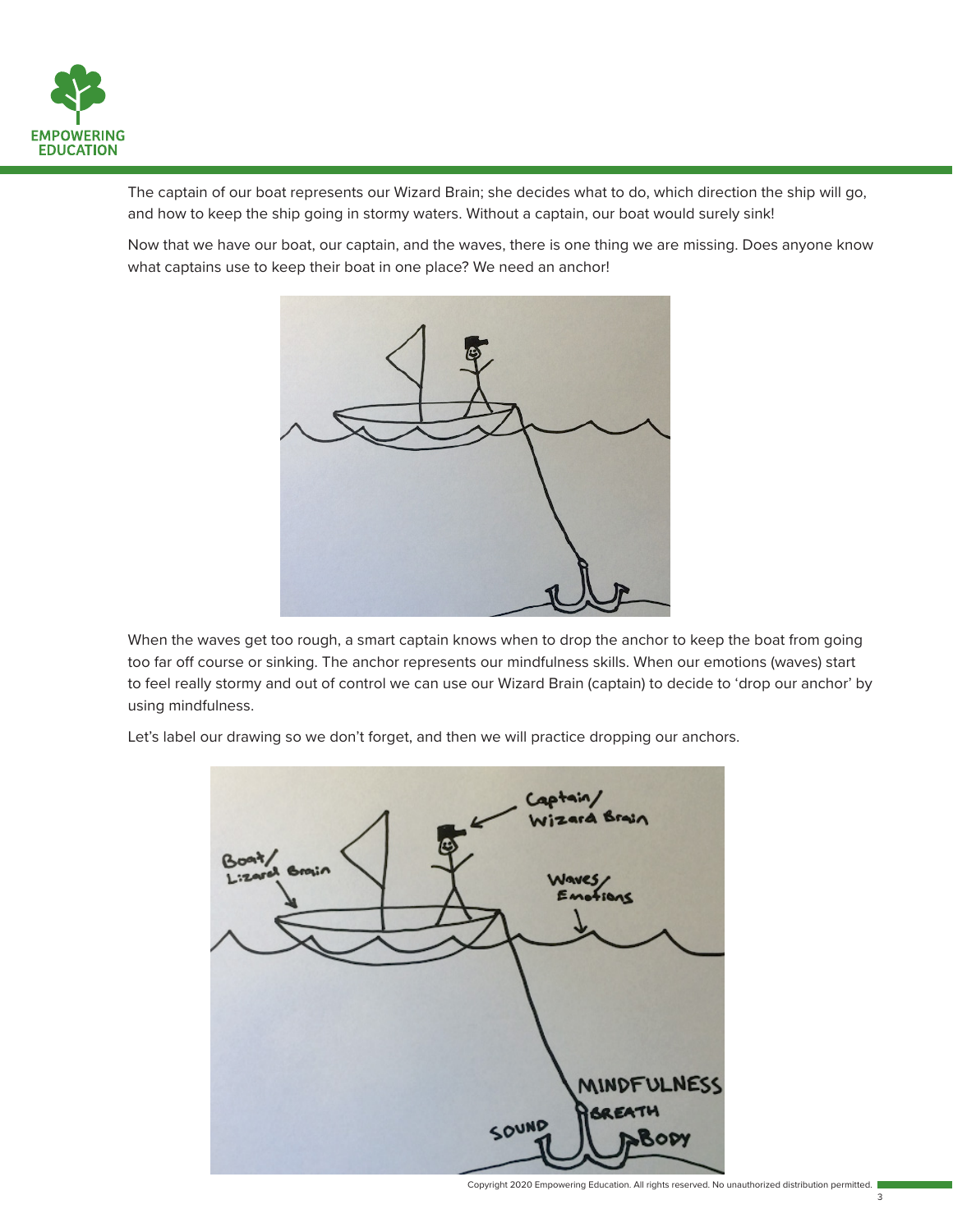

Now that we understand how all of the pieces of how our drawing fit together, we are going to practice 'dropping our anchors.' When it comes to mindfulness, there are three anchors we can use: mindful breathing, mindful body, and mindful listening. In any situation, if we can remember to pause, breathe, listen, and feel into our body it will help us to keep our boat from sinking. Let's try it!

 Guide a brief mindfulness practice in "Dropping Your Anchor." Use the script below as a starting point, or decide on your own language to help students connect with the experience.

Close your eyes and remember a time when you felt a difficult emotion that really rocked your boat. Imagine this emotion as a wave on the ocean, tossing your boat around and throwing you off course. Notice what it feels like in your body and any thoughts or memories that come to mind when you feel this emotion.

With your eyes still closed, use your Wizard Brain (captain) to decide to drop your anchor. There are three simple steps to dropping your anchor:

1. First, take 1 -3 deep breaths, noticing how each breath relaxes your body.

- 2. Second, listen to the sounds around you, still with your eyes closed.
- 3. Third, do a quick body scan to notice any tension or stress still in your body.

Continue to breathe deeply until you can feel the stress and tension in your body beginning to relax. That's it! All it takes to drop your anchor is to breathe, listen, and notice how your body feels. You can use this anytime you start to feel overwhelmed by your emotions. Try it one more time on your own – when I say "Drop your anchor," I want you to pause, take a deep breath, listen, and notice how your body feels.

Ready? Drop your anchor!

Allow some time for students to practice dropping their anchors.

 As time allows, facilitate a discussion about other ways students can drop their anchor. Any coping skill that grounds you in the present moment is a form of 'dropping your anchor.' Brainstorm ideas with your students, keeping the focus on skills that can be used at any time and encouraging students to write their own list in their journals.

I am going to use the phrase "Drop Your Anchor" as a reminder whenever I notice that you seem overwhelmed or that your lizard-brain is taking over. Whenever I say "drop your anchor," that is your reminder to take a deep breath and use your mindfulness skills and coping skills to calm down.

Remember: it is up to you (the captain) to decide when to drop your anchor. Ships are made to explore and travel the ocean, so we can't stay anchored all of the time. When we use our Wizard Brain, however, we know that our anchor is always available. We can always pause, breathe, listen, and notice our body.

## **CLOSING REFLECTION**

In your journal, reflect on the what it means to "drop your anchor." Ware some examples of different "waves" (emotions) you often feel? Are they big or small waves?